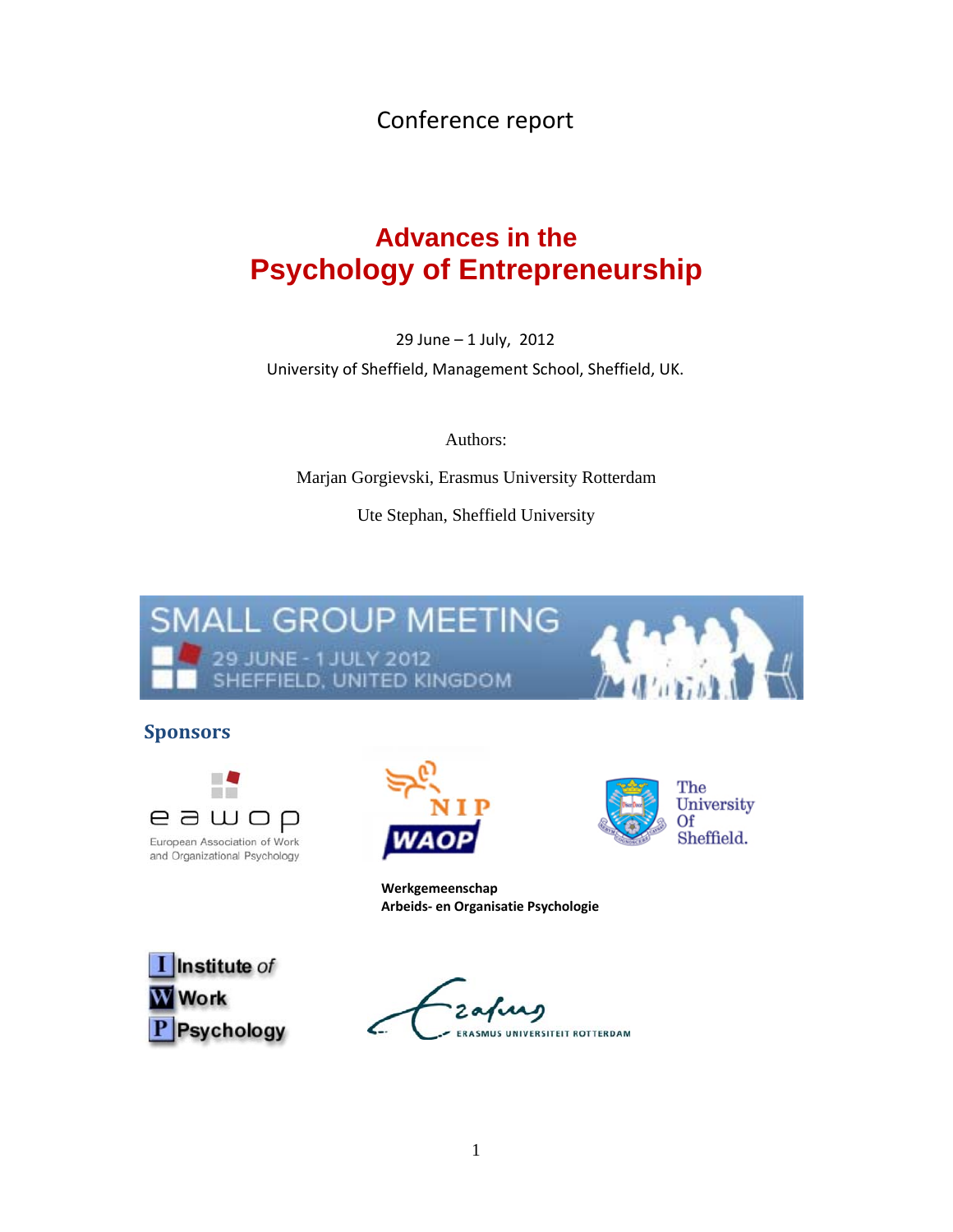# **Rationale and aim**

This small group meeting brought together researchers working in the field of work, organisational, and vocational psychology and entrepreneurship, in order to stimulate theoretical developments and cross cultural collaboration. Understanding psychological processes explaining entrepreneurial career choice and entrepreneurial success in its broadest sense is highly relevant. First, entrepreneurs are important for our society. Entrepreneurship contributes to employment creation, productivity and economic growth. At the same time, entrepreneurship has the potential to deliver innovative solutions to social and environmental problems. The numerous programmes for entrepreneurs and SMEs launched by the European Commission are recognition of entrepreneurship's importance for Europe. Second, for the individual entrepreneur, entrepreneurship seems to be a highly satisfying career choice, one that arguably incorporates many aspects characterizing ongoing changes in the world of work, such as increased uncertainty, responsibility, time-pressure and insecurity. Thus, insights into the psychology of entrepreneurship can help work and organisational psychologists understand the effects of the ongoing changes in the world of work. Finally, entrepreneurs as founders, owners and managers of their organisations shape not only fundamentally the main goals of their business, its organisational culture and core business practices; they also shape the work environment for their employees and thereby can have profound influences on their employees wellbeing and performance. The psychology of entrepreneurship is a relatively young research field that has much to offer to the understanding of successful entrepreneurship in all its facets (economic, social, personal and societal). It has made some progress in the past couple of decades, yet opportunities to contribute are vast as a lot remains unclear. This small group meeting aimed to contribute to the development of the field through critically reflecting on papers representing current state‐of‐the‐art research and key note presentations outlining strengths and weaknesses of current psychology of entrepreneurship research as well as setting directions for future research.

### **Format**

The format of the meeting was a small scale workshop taking place over three days beginning Friday morning and lasting through Sunday noon. Twenty‐five scholars hailing form a wide range of countries participated. We received a total of 25 high quality submissions, which were independently reviewed against methodological and theoretical criteria. Subsequently, fourteen papers were selected for presentation at the Small Group Meeting (SGM). Each paper presentation during the SGM lasted twenty minutes, was then discussed by a pre‐allocated discussant for another five minutes, followed by a ten minute discussion with all participants. We had asked participants to insert open questions in their research with the final papers submitted to the meeting. These open questions helped discussants and participants to provide useful feedback. The contributions for the meeting were clustered around five topic streams, which we created based on the submission to the meeting:

- 1) Advancing research on entrepreneurial careers: Entrepreneurship as a Career Choice;
- 2) Cognitions and decisions;
- 3) Leadership and entrepreneurship;
- 4) Actions and self-regulation;
- 5) Performance in family firms.

Six keynote presentations were planned. Unfortunately two keynotes were cancelled last minute (one on the day of the presentation) due to personal circumstances. Nevertheless, the SGM participants saw excellent keynote presentations by four senior experts (Prof. Dr. John Arnold, Prof. Dr. Per Davidsson, Prof. Dr. Christian Korunka and Prof. Dr. Lorraine Uhlaner). Challenges in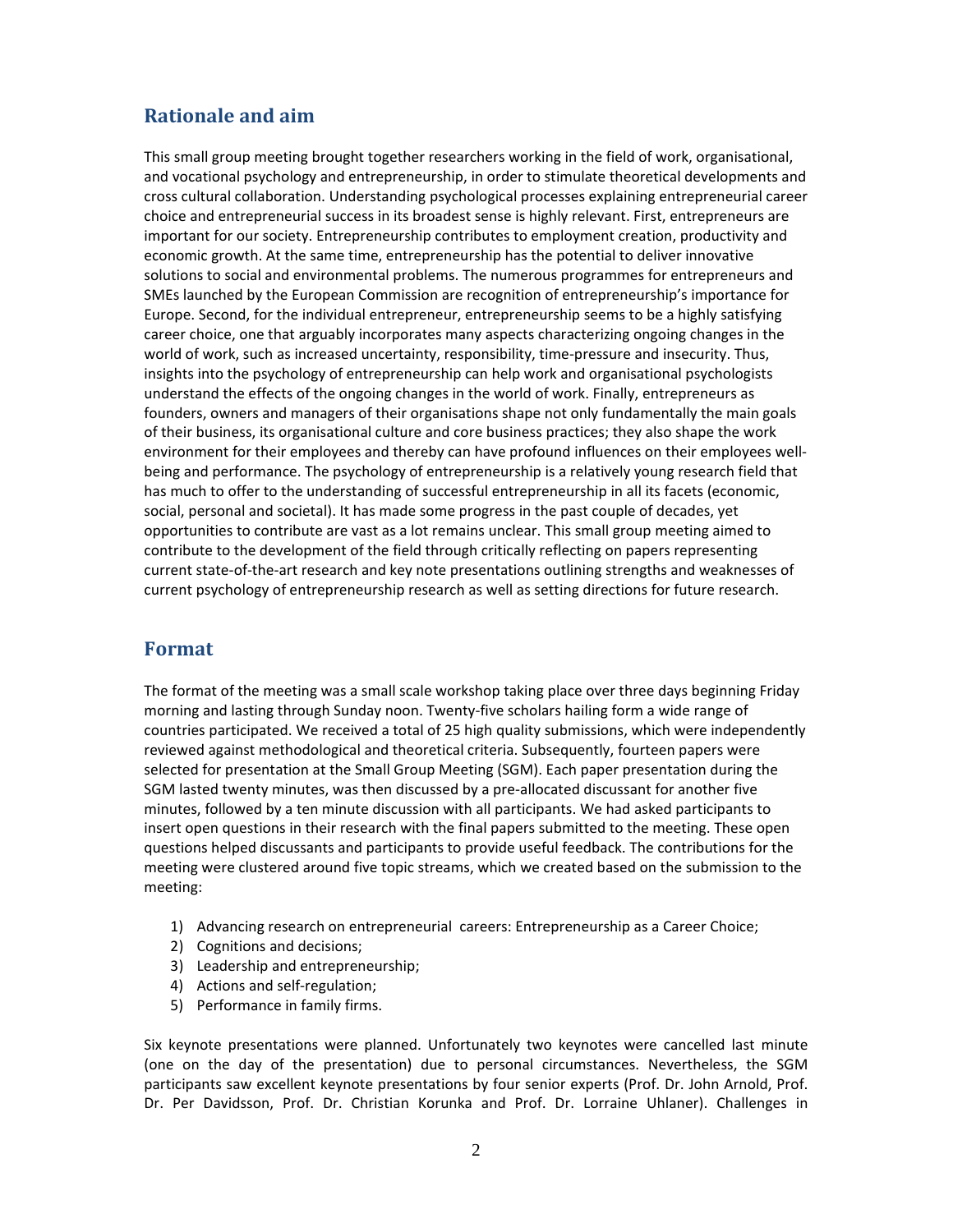publishing research on psychology of entrepreneurship were discussed during an additional "meet‐ the-editors" session with (field, associate, consulting) editors of leading psychology (Human Relations, Journal of Vocational Behavior, Journal of Occupational and Organizational Psychology, Organizational Psychology Review) and entrepreneurship journals (Journal of Business Venturing, Small Business Economics). At the end of each day, the presentations of that day were discussed from a practitioners' perspective and two Ph.D. students shared their impressions from an early career perspective.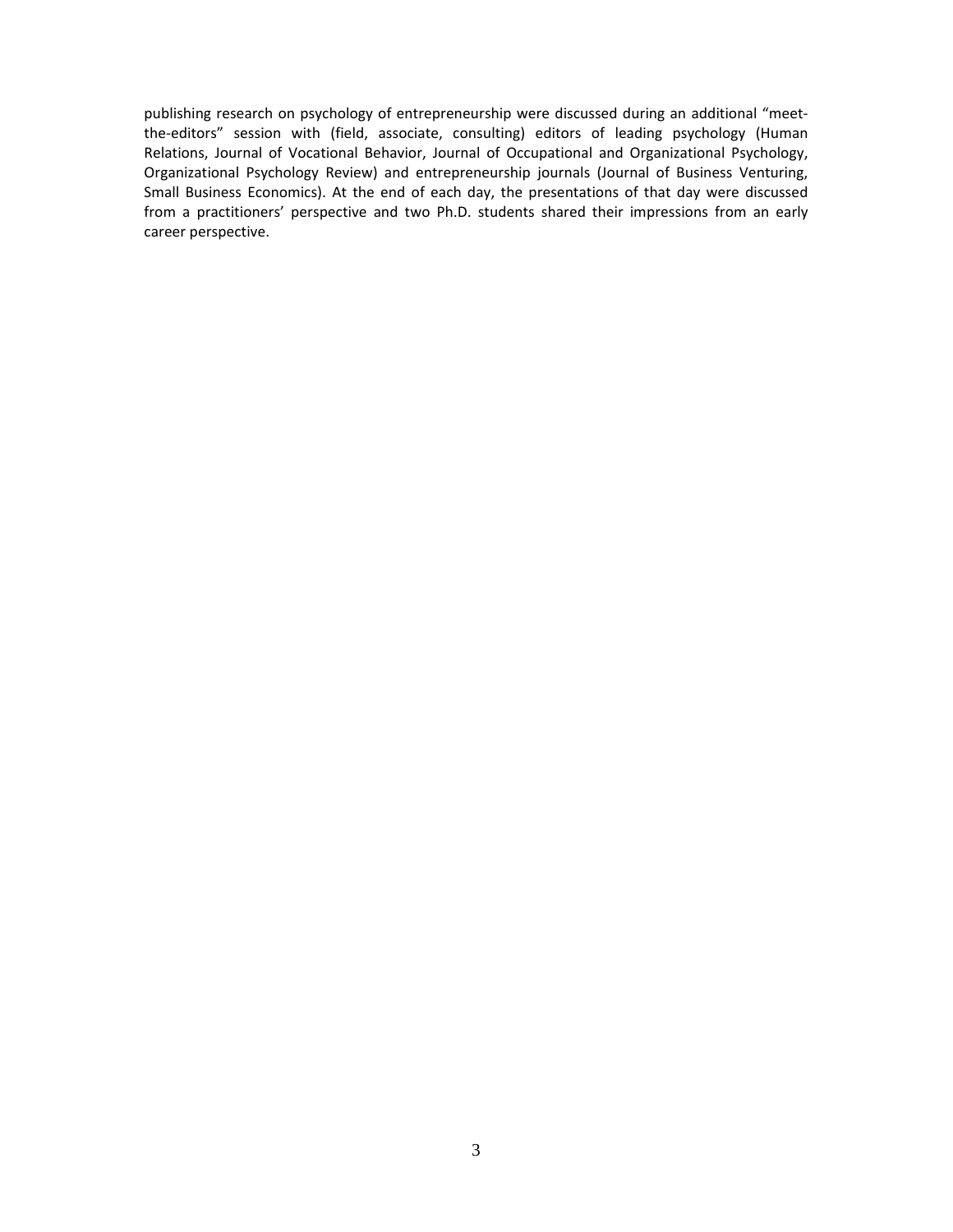# **Program and Abstracts**

| <b>Welcome to the EAWOP Small Group Meeting</b><br>Dr Marjan Gorgievski & Dr Ute Stephan<br>Background and aims of the meeting<br>Opening KEYNOTE "Design & Methods in Entrepreneurship: Challenges and Opportunities for<br>Psychology"<br>Professor Per Davidsson, QUT Business School, Brisbane Australia<br>"fundamental attribution error"), and c) the use of overly heterogeneous samples. Among<br>designs, as well as in iii) the operationalization of theoretical constructs. Further, psychological<br>the individual level, psychologists are well equipped to investigate vi) non-financial, individual<br>outcomes of entrepreneurship. Finally, recent research has ventured into the genetic drivers of<br>and mediators. | DAY 1 - Friday, June 29th                                                                                                                                                                                                                                                                                                                                                                                                                                                                                                                                                                                                                                                                                                                                                                                                                                                                                                                                                                                                                                                                                                                                                                                                                                                                                                                                                                                                                                                                                                                                                                                                                                                                         |  |  |  |
|--------------------------------------------------------------------------------------------------------------------------------------------------------------------------------------------------------------------------------------------------------------------------------------------------------------------------------------------------------------------------------------------------------------------------------------------------------------------------------------------------------------------------------------------------------------------------------------------------------------------------------------------------------------------------------------------------------------------------------------------|---------------------------------------------------------------------------------------------------------------------------------------------------------------------------------------------------------------------------------------------------------------------------------------------------------------------------------------------------------------------------------------------------------------------------------------------------------------------------------------------------------------------------------------------------------------------------------------------------------------------------------------------------------------------------------------------------------------------------------------------------------------------------------------------------------------------------------------------------------------------------------------------------------------------------------------------------------------------------------------------------------------------------------------------------------------------------------------------------------------------------------------------------------------------------------------------------------------------------------------------------------------------------------------------------------------------------------------------------------------------------------------------------------------------------------------------------------------------------------------------------------------------------------------------------------------------------------------------------------------------------------------------------------------------------------------------------|--|--|--|
|                                                                                                                                                                                                                                                                                                                                                                                                                                                                                                                                                                                                                                                                                                                                            |                                                                                                                                                                                                                                                                                                                                                                                                                                                                                                                                                                                                                                                                                                                                                                                                                                                                                                                                                                                                                                                                                                                                                                                                                                                                                                                                                                                                                                                                                                                                                                                                                                                                                                   |  |  |  |
|                                                                                                                                                                                                                                                                                                                                                                                                                                                                                                                                                                                                                                                                                                                                            |                                                                                                                                                                                                                                                                                                                                                                                                                                                                                                                                                                                                                                                                                                                                                                                                                                                                                                                                                                                                                                                                                                                                                                                                                                                                                                                                                                                                                                                                                                                                                                                                                                                                                                   |  |  |  |
|                                                                                                                                                                                                                                                                                                                                                                                                                                                                                                                                                                                                                                                                                                                                            |                                                                                                                                                                                                                                                                                                                                                                                                                                                                                                                                                                                                                                                                                                                                                                                                                                                                                                                                                                                                                                                                                                                                                                                                                                                                                                                                                                                                                                                                                                                                                                                                                                                                                                   |  |  |  |
|                                                                                                                                                                                                                                                                                                                                                                                                                                                                                                                                                                                                                                                                                                                                            |                                                                                                                                                                                                                                                                                                                                                                                                                                                                                                                                                                                                                                                                                                                                                                                                                                                                                                                                                                                                                                                                                                                                                                                                                                                                                                                                                                                                                                                                                                                                                                                                                                                                                                   |  |  |  |
|                                                                                                                                                                                                                                                                                                                                                                                                                                                                                                                                                                                                                                                                                                                                            |                                                                                                                                                                                                                                                                                                                                                                                                                                                                                                                                                                                                                                                                                                                                                                                                                                                                                                                                                                                                                                                                                                                                                                                                                                                                                                                                                                                                                                                                                                                                                                                                                                                                                                   |  |  |  |
|                                                                                                                                                                                                                                                                                                                                                                                                                                                                                                                                                                                                                                                                                                                                            | Entrepreneurship is a fascinating phenomenon of immense societal importance. As representatives<br>of a mature discipline, scholars with a solid background and anchoring in psychology can make many<br>valuable contributions to our understanding of this phenomenon, drawing on theories, methods and<br>research traditions that have already been established in various branches of psychology. However,<br>in order to maximize these contributions, psychologists who migrate into this area would do well to<br>try to systematically avoid (repeating) common mistakes in prior entrepreneurship research, and to<br>identify and concentrate on those areas where psychologists arguably have the greatest comparative<br>advantage for developing knowledge about entrepreneurship. This keynote address builds upon my -<br>an amateur, "semi-psychologists" - personal reflections about these challenges and opportunities for<br>psychologists interested in entrepreneurship. Among traps to avoid I will discuss a) ambiguity and<br>inconsistency in the definition of entrepreneurship; b) overfocusing on person-based explanations<br>opportunities I will address drawing on disciplinary expertise in i) experimental and ii) multi-level<br>research traditions may usefully feed into investigations beyond one person-one venture designs by<br>addressing issues of iv) entrepreneurial teams (i.e., small groups) and v) entrepreneurial careers. On<br>entrepreneurial behavior. Here, psychologists can act as vii) competent critics as well as viii) help<br>bridging the gap between genetic bases and overt behaviors by identifying psychological moderators |  |  |  |

### **KEYNOTE "Entrepreneurship and Career Theory" Professor John Arnold, University of Sheffield, UK**

Much career theorizing over the last fifteen years or so has emphasized the need for individuals to take charge of their own development, and avoid relying on organizations to do it for them (as if that was ever a good idea!). Some of the states of mind and behavioural strategies involved in career selfmanagement are described in terms that are reminiscent of entrepreneurship and/or autonomy and independence. In this presentation I will review some of this theory and research, and invite participants to reflect with me on its utility for understanding the work lives and achievements of entrepreneurs.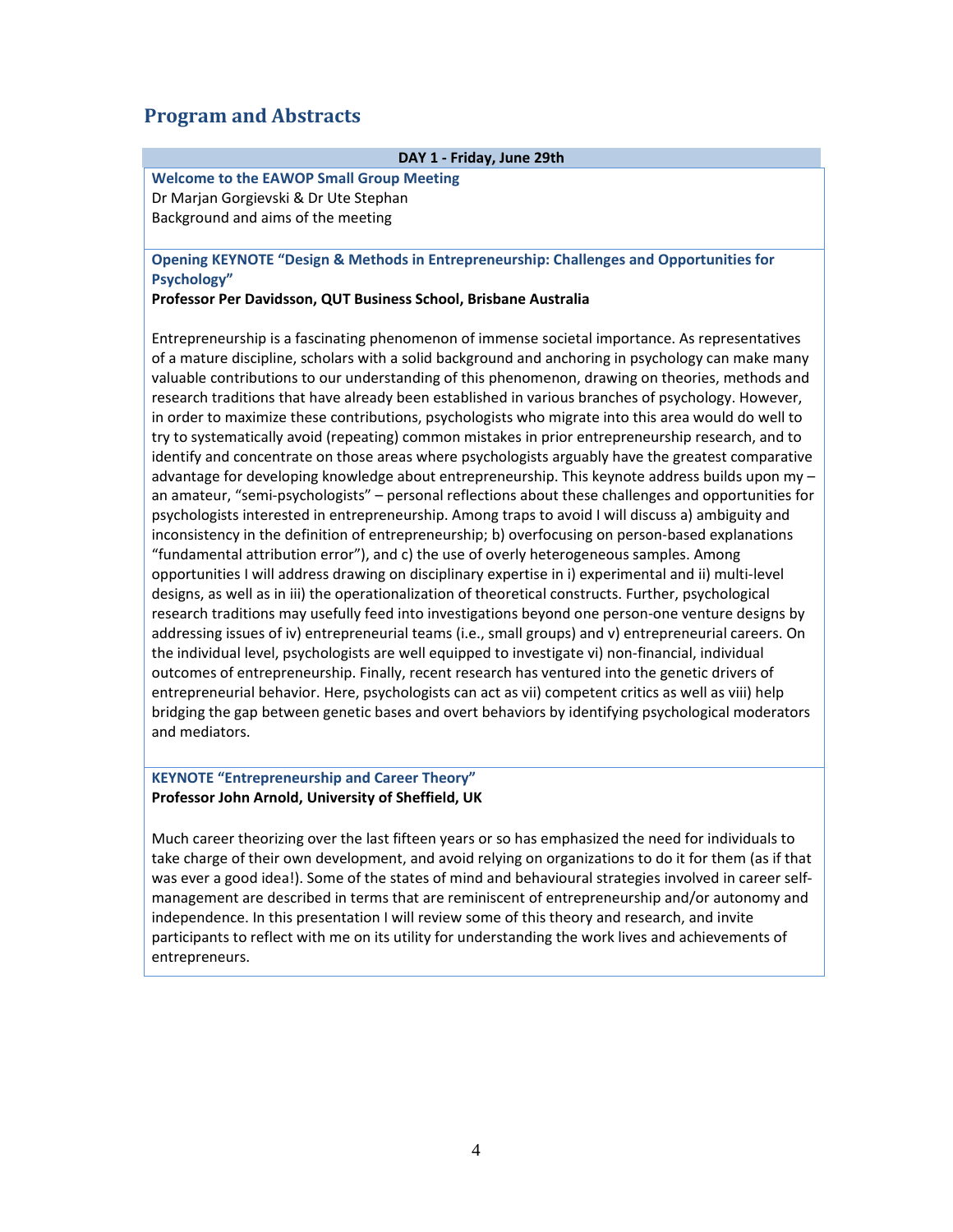#### **Track 1: Entrepreneurship as a Career Choice**

**PAPER: An entrepreneurial Big Five profile matters, but why? Authors**: Martin Obschonka, University of Jena, Germany, M. Stuetzer, QUT Business School, Brisbane, Australia, & M. Goethner, University of Jena, Germany **Discussant**: Sebastiaan Fisher

There is convincing evidence that a specific constellation of Big Five personality traits within the person relates to entrepreneurship. According to this research, an entrepreneurial personality profile can be assessed by the goodness‐of‐fit between the individual Big Five profile and an entrepreneurial reference type (high values in extraversion, conscientiousness, and openness, and low values in agreeableness and neuroticism). It is less clear, however, *why* such a trait profile matters for entrepreneurial activity. In this study, we apply the Giessen-Amsterdam model to examine pathways through which an entrepreneurial Big Five profile might affect entrepreneurial outcomes. The model states that the Big Five traits should exert an effect through more specific traits, such as self‐efficacy, locus of control, and risk‐taking. In the present study, we examined these specific traits as mediators between the entrepreneurial Big Five profile on the one side, and entrepreneurial intentions, behavior, and success on the other. We analyzed longitudinal data from the German Socio‐Economic Panel (GSOEP) and the Thuringian Founder Study (TFS). In the GSOEP data, we found the positive relationship between an entrepreneurial Big Five profile and self‐employment status to be mediated by risk propensity and locus of control. The potential founder survey of the TFS revealed that the positive relationship between the trait profile and founding intentions is mediated by entrepreneurial self‐efficacy. Furthermore, the Big Five profile showed an indirect effect on actual founding behavior 18 via entrepreneurial self‐efficacy. Finally, in a sample of nascent entrepreneurs, we found the Big Five profile to positively predict generalized self‐efficacy, which in turn predicted the progress of the start-up projects in the venture creation process, but only for those nascent entrepreneurs who had prior work experience in small and young firms. In sum, the results indicate that an entrepreneurial Big Five profile gets expressed via more specific entrepreneurial traits.

**PAPER: Who Wants to Be an Entrepreneur? The Relationship between Vocational Interests and Individual Differences in Entrepreneurship**

**Authors**: Gorkan Ahmetoglu, Goldsmiths, University of London, UK, P.I.L. Almeida, UCL, London, UK & T. Chamorro‐Premuzic, UCL, London, UK

**Discussant**: Michiel Crommelinck

Psychology has made a major contribution to the field of entrepreneurship, with individual differences being at the forefront of research for decades. Although a number of domains (including personality, cognitive ability, and motivation) have been examined in the field, very few research efforts have focused on interests. Yet several authors have suggested that interests are a complementary, and even a necessary, component in the individual differences structure. Accordingly, this study attempts to fill this void by examining the relationship between entrepreneurship and vocational interests. Specifically, it investigates whether there is an association between vocational interests (as measured by Holland's RIASEC model), entrepreneurial potential (as assessed by META; Ahmetoglu, Leutner, & Chamorro‐Premuzic, 2011) and entrepreneurial activity, both within and outside organisations. The analysis of the results reveals predictable associations between Holland's taxonomy of vocational interests and entrepreneurial outcomes. Furthermore, incremental validity tests show that vocational interests (RIASEC) predict entrepreneurial activity even when entrepreneurial potential (META) is taken into account. However, the results also reveal that META is by far the strongest and most consistent predictor of entrepreneurial activity, accounting for most of the variance in these outcomes. Findings are discussed in terms of their implication for selection and vocational guidance.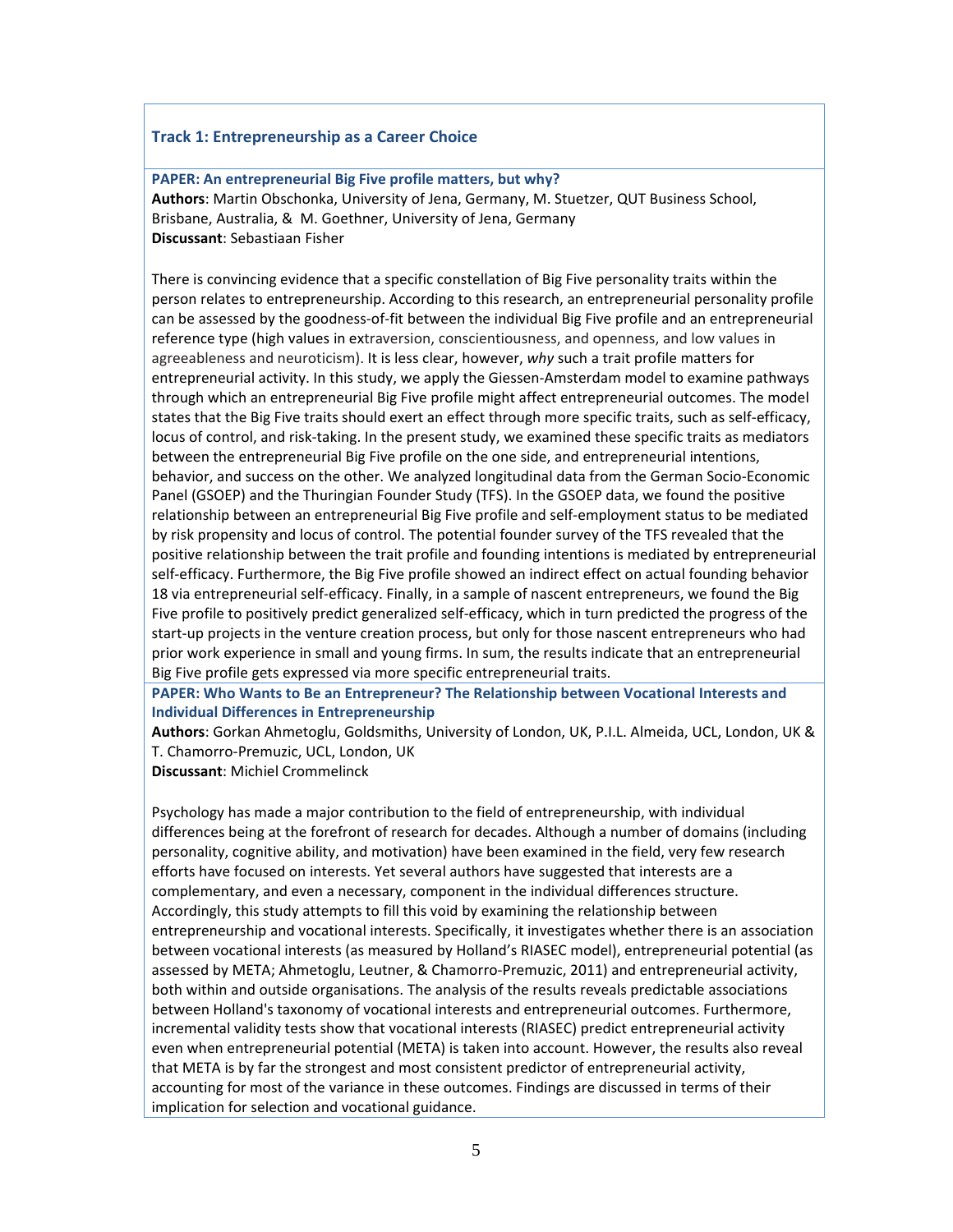**PAPER: The influence of individual values on entrepreneurial intention Authors**: Juan Antonio Moriano, UNED Madrid, Spain, F. Linan, Universidad de Sevilla. Spain & I. Jaen, Universidad de Sevilla, Spain **Discussant**: Deirdre O'Shea

From a cognitive perspective, the theory states that intentionS are the best predictors of any planned behavior, including entrepreneurship. Understanding factors that may influence entrepreneurial intentions gives the possibility of better understanding entrepreneurship at its very beginning. Nevertheless, the identification of individual values and the effect they exert on the decision to become an entrepreneur is clearly an under-researched area of study. The study examines the valueintention link in entrepreneurship on a sample of 3415 Spanish university graduates. Schwartz's Portrait Value Questionnaire (PVQ) is used to measure values. Results confirm the positive effects of openness to change and self‐enhancement values dimensions on the development of entrepreneurial intention in Spain.

**PAPER: Psychosocial characterization of social entrepreneurs: A comparative study in Antofagasta, Chile**

**Authors**: Mariana Bargsted Aravena, Universidad Católica del Norte, Chile **Discussant**: Gorkan Ahmetoglu

Social entrepreneurship is a topic of growing interest that demands empirical studies on different aspects. It is any kind of project, services and goods oriented to create social value. This is an exploratory study aimed to identify a distinctive psychosocial profile of social entrepreneurs in Antofagasta, Chile. We conducted a factorial study in which we distinguished social entrepreneurs, volunteers, philanthropists and commercial entrepreneurs in several psychosocial variables: personal values, entrepreneurship orientation (proactivity, entrepreneurial self‐efficacy, risk tendency, and control locus), social motivation, empathy orientation, and career identity. Our work hypothesis was that social entrepreneurs present a particular profile related to values of benevolence and self‐ direction, high entrepreneurship orientation, hetero‐centered empathy, a social motive similar to altruism, and career identity based on service and entrepreneurship. We found evidence to maintain our hypothesis and, therefore, it was possible to characterize social entrepreneurs.

**TRACK2: Cognition and Decisions**

**PAPER: Business opportunity recognition and decision to launch a venture**

**Authors**: Susana C. Santos & Antonio Caetano, ISCTE‐IUL, Instituto Universitário de Lisboa, Portugal **Discussant**: Dominika Dej

The present research aims to present a bi-dimensional model of the processes of business opportunity recognition and decision to launch a venture. Integrating evidence from the prototype literature, their organization of clusters based on meaning similarity, and on business opportunity recognition as pattern recognition theory (Baron, 2006; Baron and Ensley 2006), we suggest that the prototypical features of the business opportunity and decision to launch a venture will be organized in subgroups with similar content. We develop four theoretical propositions and two hypotheses. We conducted a study on an entrepreneur sample ( $n = 173$ ). The questionnaire on the prototype measures for business opportunity and decision to launch a venture was adapted from Baron and Ensley (2006). This research is a step forward and showed that (a) the business opportunity prototype includes two dimensions: business opportunity utility and business opportunity distinctiveness; and (b) the decision to launch a venture includes two dimensions: exogenous decision to launch a venture and endogenous decision to launch a venture. The importance of business opportunity recognition and decision to launch a venture on the entrepreneurial process is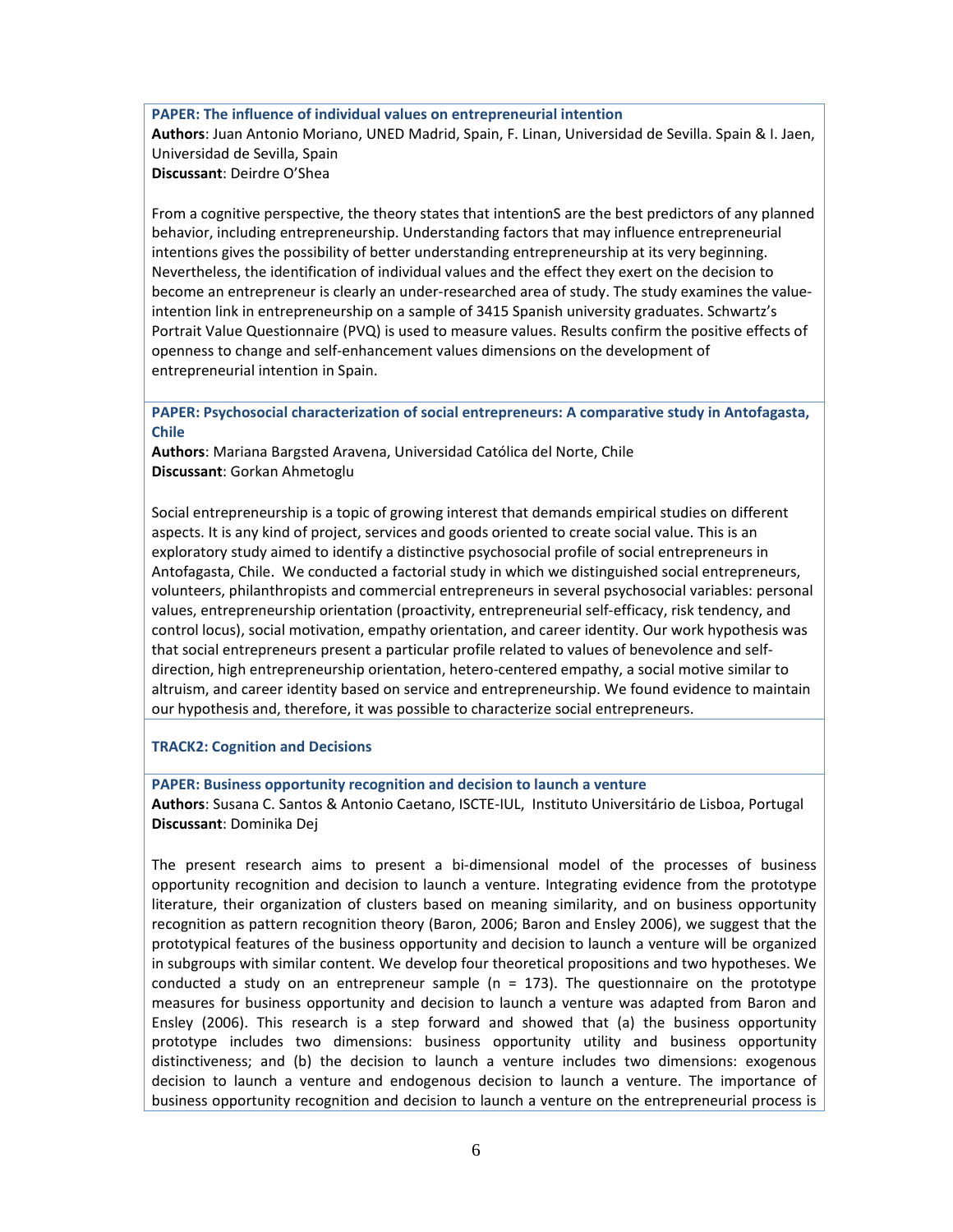stressed by the relevance that both have on the process. They refer, respectively, to the first and second stages of the entrepreneurial process, and consequently, there is no entrepreneurship without business opportunity recognition and decision to launch a venture. It is important to focus on understanding these two stages, in order to develop better training and to improve successful business opportunities ideas and decisions to launch a venture.

**PAPER: Beyond form and substance: how the colors used in business plans influence venture investment decisions**

**Authors**: Richard Chan, Peking University, HSBC School of Business, China & H.D. Park, Drexel University & University of Missouri – Kansas City, USA **Discussant**: David Achtzehn

Decision makers consciously process and interpret informational cues, but they are also non‐ consciously influenced by irrelevant, peripheral cues. We explore how the use of color, a prominent peripheral cue, in business planning documents influences new venture investment decisions. Blue and red are often associated with positive and negative outcomes respectively. We predict that the greater use of red in business plans would reduce the amounts invested in new ventures, while more blue would increase it. Using a major business plan competition as our empirical setting, we found that the use of red in business plans was associated with lower amounts invested in new ventures. However, we failed to find a positive relationship between the use of blue in business plans and levels of investment. Our study illustrates that in addition to informational cues, peripheral cues can also influence the initial selection and evaluation of new venture investment opportunities.

**KEYNOTE: "Group dynamics and entrepreneurship: Applying social/organization psychology to the study of owning groups"**

**Professor Lorraine Uhlaner, EDHEC Business School, France**

Whereas the entrepreneur is often viewed as the 'lone ranger, ' much entrepreneurial activity takes place in groups—Groups of owners (both family and nonfamily) make up nearly half of all established private firms. Yet, with the exception of the family business literature, entrepreneurship research typically refers to the single "owner‐manager" or "entrepreneur" (in the singular) as the target of study. The field of psychology, more generally, almost completely ignores owners. However, study of owning groups provides a great opportunity for applying a variety of social and organization psychology concepts and theories, including organizational commitment, organizational citizenship behavior, pro‐social behavior, stewardship theory, social identity theory, and research on teams. In my presentation, I will present some examples of such applications to current research topics including psychological ownership, commitment (both family and ownership), responsible ownership behavior, family governance practices, and relational governance.

**Reflections from Practitioner Perspective Josette Dijkhuizen, Entrepreneur, The Netherlands** 

**Reflection from an Early Career Perspective Sylvia Acquah & Sarah Agahi, Doctoral Researchers**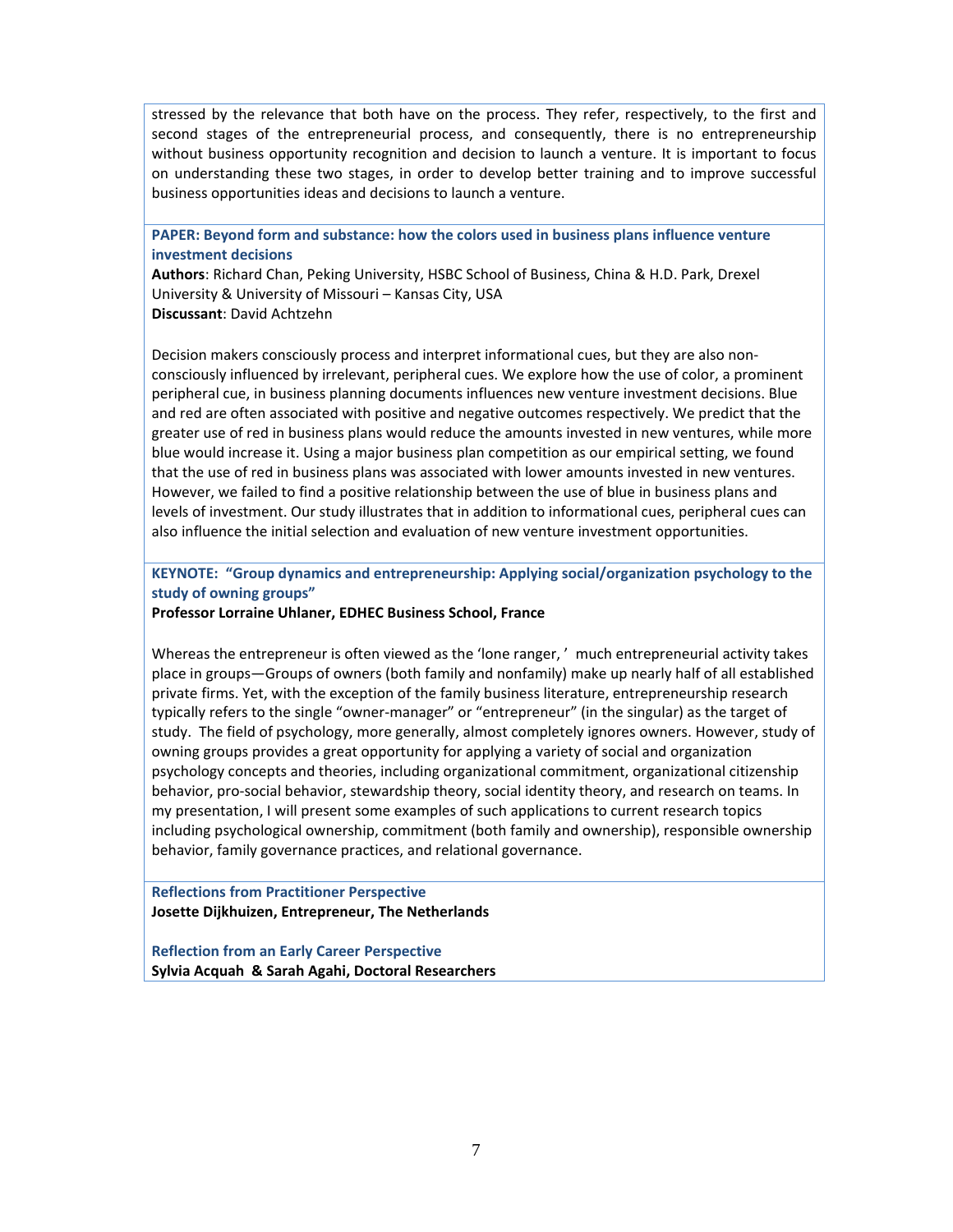#### **DAY 2 ‐ Saturday, June 30th**

#### **TRACK 3: Leadership and entrepreneurship**

**PAPER: Linking leader personal initiative to innovation project success: The role of entrepreneurial strategic orientation for business innovation projects Authors**: Sebastian Fisher, Leuphana University, Germany **Discussant**: Mariola Laguna

As put forward in the call for papers for the EAWOP small group meeting, entrepreneurs as founders, owners and managers of their organizations shape the core business practices, and by that the work environment for their employees. In this paper, we want to explore how entrepreneurs' personal initiative affects the success in business innovation projects, done by employees. We suggest that the entrepreneurial, strategic posture of the business mediates the relationship, because it suggests which actions are appropriate in innovation projects. Hypotheses were tested in a sample of 39 entrepreneurial businesses in Germany, including data from 61 entrepreneurs and 563 employees. Results indicate that personal initiative predicts entrepreneurial orientation facets of innovativeness, risk taking, and proactiveness positively. Additionally, the entrepreneurial orientation facets of innovativeness, autonomy and competitive aggressiveness influence success in innovation projects positively, whereas risk taking influences success in innovation projects negatively. Interestingly, indirect effects via competitive aggressiveness and risk taking are negative, indicating that success in innovation projects would benefit from higher competitive aggressiveness and less risk taking of entrepreneurs. Last, personal initiative predicts success in innovation projects after entrepreneurial orientation is controlled for. In sum, this project brings together literature on active performance and entrepreneurial success with literature on predictors for team innovation success. We are able to provide entrepreneurs with insights on how to lead their business, and we advance theoretical understanding on multilevel influences in entrepreneurial, small businesses.

### **PAPER: When you are good to mama, mama's good to you: Exploring employment relationships in high‐tech start‐ups using the psychological contract Authors**: David Achtzehn, Loughborough University, UK

**Discussant**: Susana Santos

Human capital in new ventures is believed to be a critical success factor, yet the literature on the working environment in entrepreneurial firms remains surprisingly scarce. This article explores the employment relations in young, growth orientated, high‐tech firms in Berlin and London, paying particular attention to the relational and often intrinsically motivated nature of the relationship. The paper proposes the psychological contract as an appropriate analytical framework to gain a deeper inside into the motivations and expectations of employees working in innovative start‐ups. The results stress the unique context of the entrepreneur as an employer, the short career capital window they face and the distinct management strategies they embrace. Often a parental management style similar to the philosophy of "Queen Latifah" in the musical Chicago is adopted as a motivation as well as control mechanism. The findings also suggest that a "fun culture" and an opportunity for personal growth frequently compensate employees for a lack of guidance and professionalism. The article helps to inform prospective employees about the benefits and challenges of joining a start‐up and encourages entrepreneurs to further tailor their management and compensation strategies. In addition, the article is an original attempt to enhance the theory of psychological contracts by linking it to the field of entrepreneurship for the first time.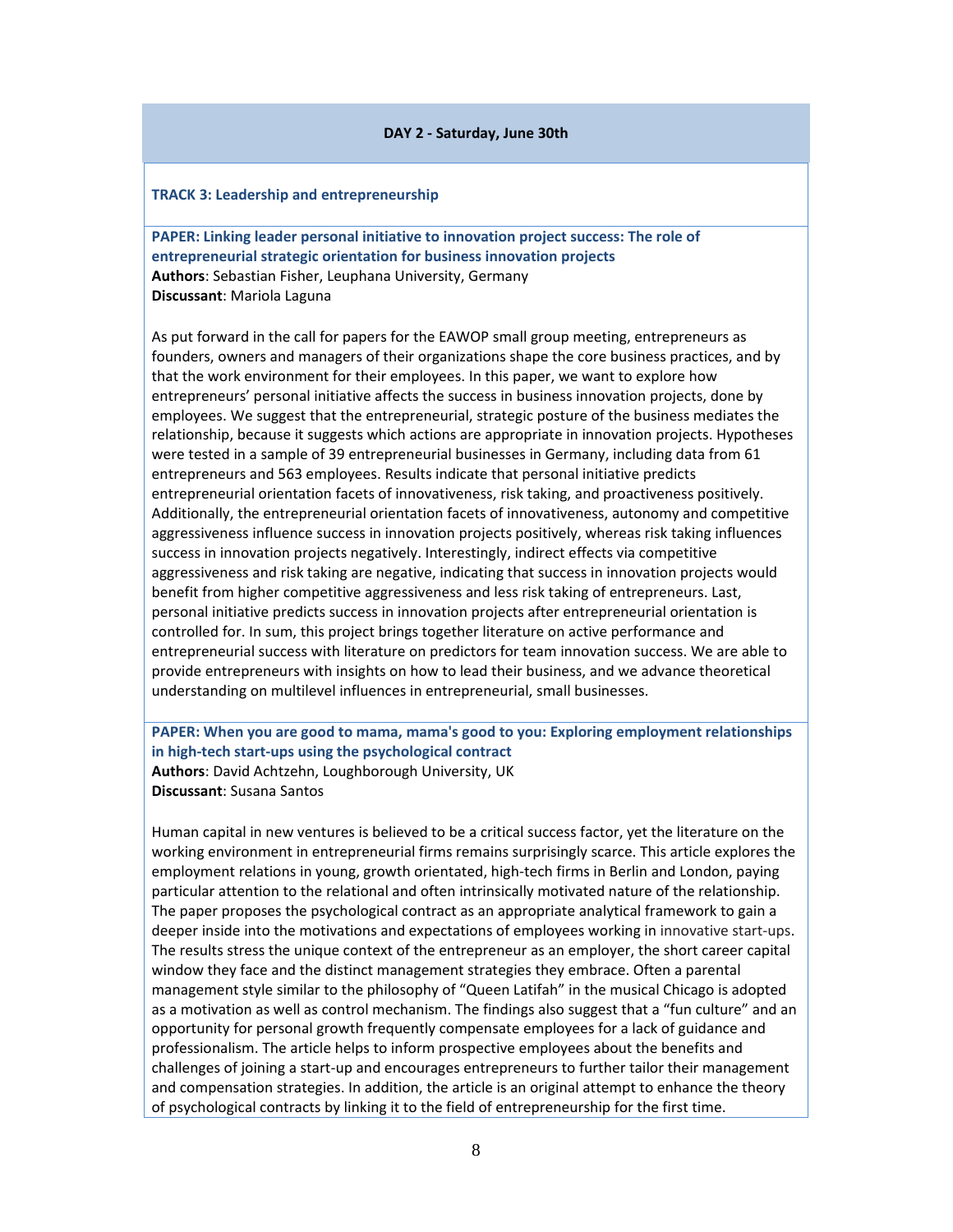**PAPER: How do entrepreneurs' emotional intelligence and transformational leadership orientation impact new ventures' growth?**

**Authors**: Ronit Yitshaki, Bar‐Ilan University, Israel **Discussant**: Juan Antonio Moriano

This study examines the interrelations between entrepreneurs' emotional intelligence (EI), transformational leadership behaviors and growth. Based on data collected from 99 entrepreneurial firms, the findings show that entrepreneurs' EI has an indirect impact on growth. Entrepreneurs' EI is positively related to entrepreneurs' intellectual stimulation and individualized consideration and entrepreneurs' charismatic‐inspirational behaviors. However, only entrepreneurs' charismatic‐inspirational behaviors impacts growth. The findings extend the literature by suggesting that entrepreneurs' EI is a "latent" emotional capability that impacts their transformational leadership orientation. It is also suggested that by employing charismatic‐ inspirational behaviors, entrepreneurs' demonstrate their ability to *enlist* and *manage* followers' emotions and hence influence growth.

**PAPER: Entrepreneurs' social skills moderating effects on the relationship between their employees' psychological job demands and psychological health: A multi‐level study. Authors**: Dominika Dej, Dresden University of Technology, Germany, M. Zaba, Dresden University of Technology, Germany, M. Shemla, Dresden University of Technology, Germany, & U. Stephan, University of Sheffield, UK

**Discussant**: Anna Jenkins

This study examines the influence of entrepreneurs' personal characteristics on the relationship between job demands and employees' work outcomes. The participants were 34 entrepreneurs and 384 employees. Using a hierarchical linear modeling (HLM) approach, we found a negative relationship between psychological job demands (level 1) and psychological health (level 1). We found that this relationship was moderated by entrepreneurs' social skills (level 2) and mediated by employee perceived leader social support. These finding suggest that social skills, which have been shown to impact entrepreneurial success, seem also to be crucial for employees' work outcomes. Interventions targeting entrepreneurs' social skills may contribute to employee well‐ being in small and medium‐sized companies.

**Track 4: Entrepreneurs' Action‐ & Self‐Regulation**

**PAPER: Feedback seeking in times of uncertainty: a multi wave study among nascent** entrepreneurs **Authors**: Michiel Crommelinck, Ghent University, Belgium & F. Anseel, Radboud University Nijmegen, The Netherlands

**Discussant**: Richard Chan

Uncertainty is fundamental to entrepreneurship. In this paper we take a first step towards understanding the proactive tactics used by entrepreneurs to manage uncertainty as we examine how nascent entrepreneurs' feedback‐seeking behaviors impact uncertainty over time. In addition, we investigate characteristics of entrepreneurs, the feedback received, and the business idea as moderators. A longitudinal data collection project with four measurement waves is currently being conducted using a sample of 500 nascent entrepreneurs in Belgium.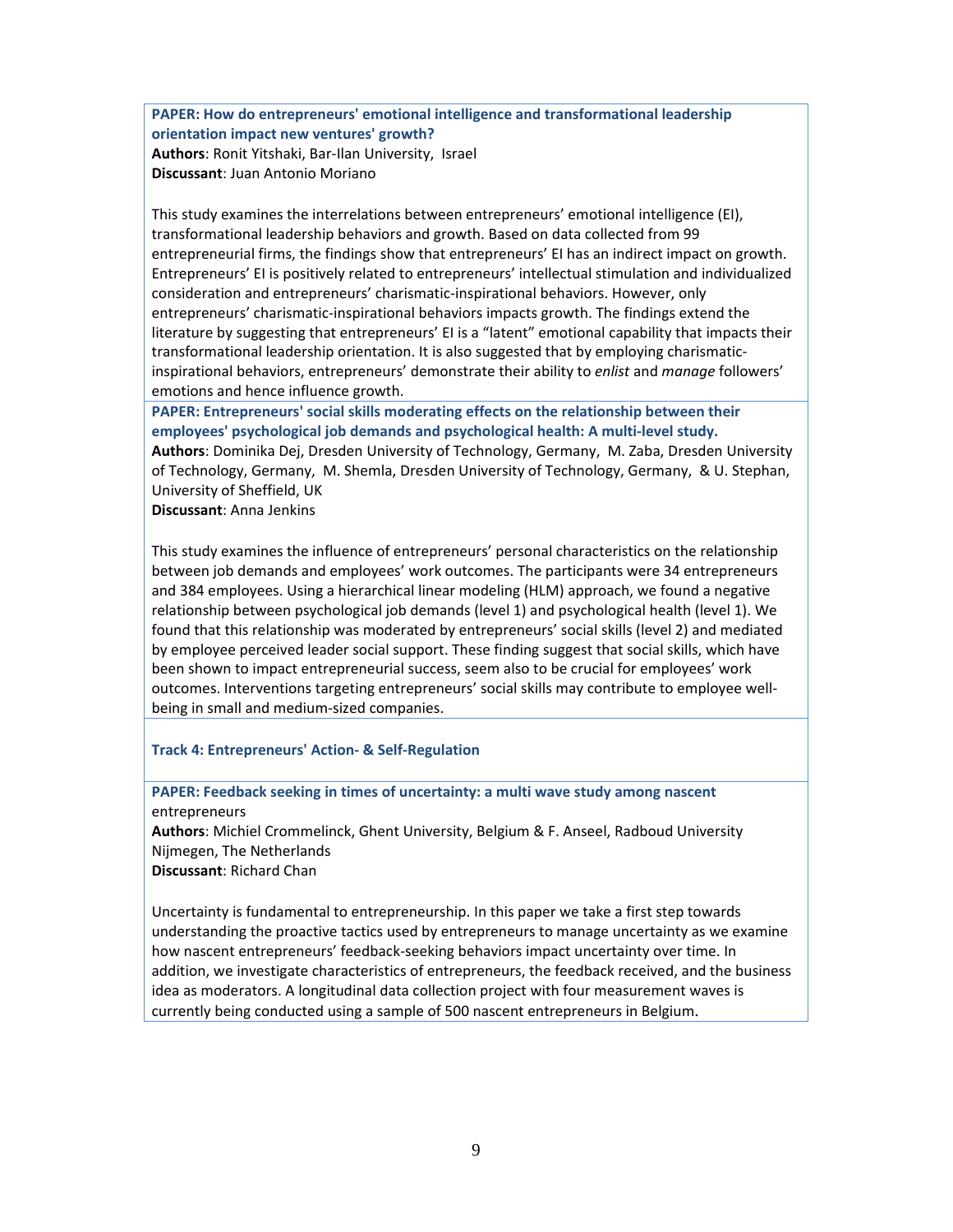**PAPER: Affect and goal engagement in entrepreneurs: moderating role of positive orientation Authors**: Mariola Laguna, The John Paul II Catholic University of Lublin, Poland, G. Alessandri, Sapienza University of Rome, Italy & G. Caprara, Sapienza" University of Rome, Italy **Discussant**: Mariana Bargsted

The paper aims to explain the mechanisms of entrepreneurs' engagement in entrepreneurial activity and in family life. It contributes to the understanding of the role of job-related and familyrelated affects and positive orientation in goal engagement. This study is one of the first efforts to examine personal goals as a multilevel construct that allows the analysis of intrapersonal processes. The participants of the study were 246 entrepreneurs; each of them owned a firm and either was married or had a stable partner. The Personal Projects Analysis method and three scales assessing three components of positive orientation (self‐esteem, life satisfaction, and optimism) were used. The respondents were asked to list their current 5 personal goals concerning work and 5 concerning family domains; then, they rated them according to 10 dimensions which allow assessing goal engagement and goal‐related affect. For the data analyses multilevel structural equation modeling was used, differentiating between the goal's level and the individual's level. The findings show that positive and negative goal‐related affect exerted unique and opposite effects on engagement in goal realization. Whereas positive affectivity sustains individuals' striving to achieve particular goals, negative affectivity makes them refrain from personal investments in goal realization. Yet, the contribution of positive affectivity to engagement in the realization of family goals can be further strengthened by positive orientation, both at the individual's and at the goal's level.

**Challenges in Publishing Research on the Psychology of Entrepreneurship ‐ Meet the Editors Session** 

Professor John Arnold, consulting editor with: JOOP, Journal of Vocational Behavior, Human Relations, and Organizational Psychology Review

Professor Per Davidsson, Field Editor Management and Entrepreneurship, Journal of Business Venturing

Professor Lorraine Uhlaner, Associate editor of Small Business Economics Journal.

**Reflection from Practitioner Perspective** Josette Dijkhuizen, Entrepreneur, The Netherlands **Reflection from an Early Career Perspective**  Sylvia Acquah & Sarah Agahi, Doctoral Researchers

#### **DAY 3 ‐ Sunday, July 1st**

**Keynote: "Conflicts, family and performance in family firms" Christian Korunka, University of Vienna, Austria**

Many researchers in the growing field of family business research ask for a broader theoretical base including psychological theories (e.g., Pieper, 2010). The current study serves as an example of a psychological approach to family business research. The effects of relationship conflict and family climate on business performance and the moderating role of family climate on the relationship conflict – business performance relation are analysed. A sample of 392 family businesses (online questionnaire survey) was available for statistical analyses. Negative effects of relationship conflict and positive effects of family climate on business outcomes were confirmed. Adaptability and cohesion ‐ two aspects of family climate – could be confirmed to moderate the relationship conflict – business performance relationship.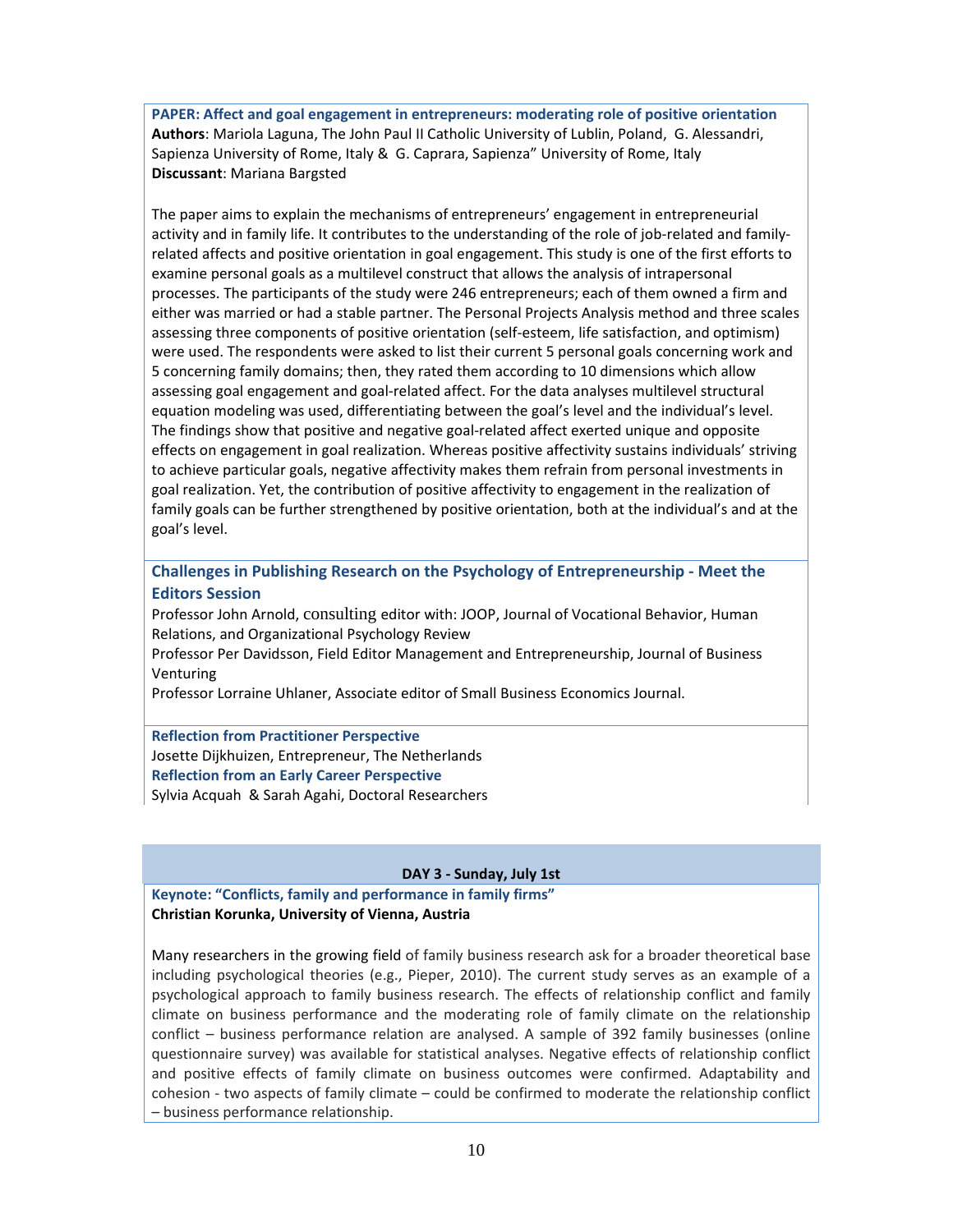Within the EAWOP small group meeting, we would like to stimulate a discussion regarding possible research topics and links between psychological entrepreneurship research and the growing field of family business research.

**Track 4: Entrepreneurs' Action‐& Self‐Regulation Part 2**

**PAPER: Managing grief: a key to re‐entry after firm failure Authors**: Anna Jenkins, Jönköping International Business School, Sweden **Discussant**: Ronit Yitzhaki

Using transactional model of stress and coping developed by Lazarus and colleagues as an overarching theoretical framework, this paper investigates the how entrepreneurs cope with firm failure. I hypothesize that feelings of grief and financial loss influence the relative use of different coping strategies. In turn, I hypothesize that the choice of coping strategies influences re-entry into self-employment and subsequent feelings of grief. To test these hypotheses I developed a unique, longitudinal database of entrepreneurs who recently filed for firm bankruptcy. The findings largely support the hypothesized relationships. I found that it is the relative use of active and avoidant coping strategies that has implications for whether entrepreneurs re-enter self-employment. The findings contribute to the emerging stream of literature on entrepreneurial failure and the habitual entrepreneurship literature by providing valuable insights into the role of coping after firm failure.

**PAPER: The role of emotion regulation and future oriented emotions in the motivation of entrepreneurs**

**Authors**: Deirdre O'Shea, University of Limerick, Ireland & F. Buckley, University of Limerick, Ireland **Discussant**: Martin Obschonka

Drawing on research and theory on emotions regulation, coping and future-oriented emotions, the present research investigated the role of reappraisal, anticipated positive emotions and the coping strategy related to the suppression of competing activities in the motivation of early stage entrepreneurs. Specifically, the research considered the motivational variables of entrepreneurial self‐efficacy and work engagement, as these are key drivers in the persistence of entrepreneurial endeavours. The data was collected using a mixed method design comprising an interview and questionnaire with 64 early stage entrepreneurs in Ireland. The results were analysed using partial least squares structural equation modelling. The findings suggested that the strategy of suppressing competing activities mediated the effect of entrepreneurial self‐efficacy on work engagement. Furthermore, there was some evidence for the emotion regulation strategy of reappraisal moderating the effect of anticipated positive emotions on entrepreneurial self‐efficacy. The research is one of the first studies to examine the role of cognitive emotion regulation strategies on the motivation of entrepreneurs, and demonstrated the importance of future oriented emotions and emotion regulation for entrepreneurial self‐efficacy and work engagement. Directions for future research and practical implications are also discussed.

**Reflection, Summary and Next Steps. Dr Ute Stephan & Dr Marjan Gorgievski**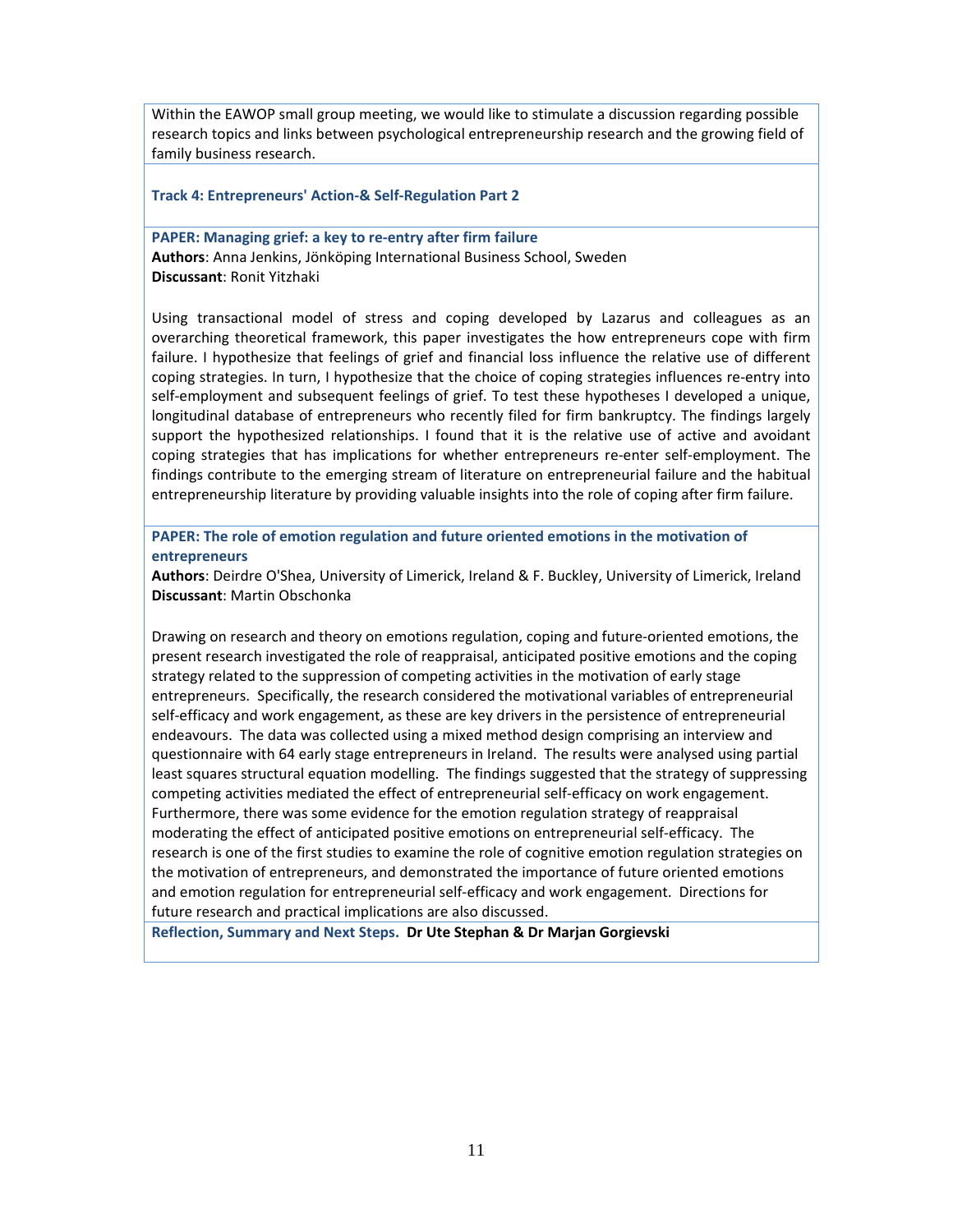# **Lessons learned**

Summarizing, the following lessons could be learned from the presented work.

1) The personality approach to entrepreneurship that focuses on the question of who becomes an entrepreneur is still very much alive. It is evolving, arguably quite slowly, from a static black-box approach toward a dynamic process‐approach. For example, research models are expanded by adding specific rather than global personality traits, using a person-oriented rather than a variableoriented approach and including vocational interest and personal values in addition to character and abilities (e.g. papers Obschonka et al., Moriano et al.).

2) The idea of the existence of "one entrepreneurial profile" was challenged in several studies (e.g., keynote Arnold, papers Bargstead et al., Ahmetoglu et al.). For example, not only Holland's entrepreneurial type, but also people with other vocational interests intended to start businesses. By no means do all who are self‐employed hold an entrepreneurial career anchor (Feldman & Bolino, 2000). It seems more plausible that different types of people pursue different goals and hence follow different entrepreneurial career patterns.

3) Explaining variation within the population of entrepreneurs as opposed to treating entrepreneurs as one homogeneous group (e.g. keynote Davidsson, paper Bargstead et al, paper Ahmetoglu et al.). The personality approach is also used to explain specific entrepreneurial outcomes, such as successful business innovation and growth. The focus within this line of research is on lower order personality aspects and more specific processes, for example relations between risk taking and innovation success, or the impact of emotional intelligence on business growth through charismatic leadership. This makes it easier to identify possible mechanisms behind the findings.

4) Important lessons can be learned from moving the focus from the entrepreneur and business success to entrepreneurs as leaders and their relationship with their employees (e.g., papers Dej et al., Fischer et al.; Achtzehn; Yitshaki et al.) or leaders of owner teams (keynotes Uhlaner, Korunka, see also point 7). In a multi‐level study, Dej et al. showed how entrepreneurs' personalities can influence employees' job characteristics, and moderate relations between job characteristics and employee performance and well-being outcomes (Dej et al.). While another study highlighted how entrepreneurs' personality influences their firms strategic orientation and subsequently how successful employees work on innovation projects. Employment relations in entrepreneurial companies may particularly interest work‐and organizational researchers. A qualitative study (Achtzehn) presented during this small group meeting indicates working for entrepreneurial firms has specific motivational aspects which are worth further investigation.

5) Two presentations at the meeting highlighted cognition is a key component of the entrepreneurial process and an area where psychologists can make unique contributions. Research on business opportunity recognition is embedded in cognitive psychology, and is unraveling the processes of how people perceive and interpret business opportunities. Opportunity recognition is an essential aspect of entrepreneurship during all stages. The research presented at the meeting showed new dimensions of this process as well as how opportunity recognition relates to the decision to start a new venture (Santos et al.). Another study (Chan et al.) emphasized that investors make their investment decisions not just based on informational cues, but base their decisions also on peripheral cues, such as the font colors used in a business plan.

6) Self‐regulation emerged as an important aspect of entrepreneurship that helps entrepreneurs to launch their businesses, achieve work‐life balance, cope with and re‐start after firm failure, and more generally stay motivated (papers by Crommelick et al., O'Shea & Buckley; Jenkins; Laguna et al.) . The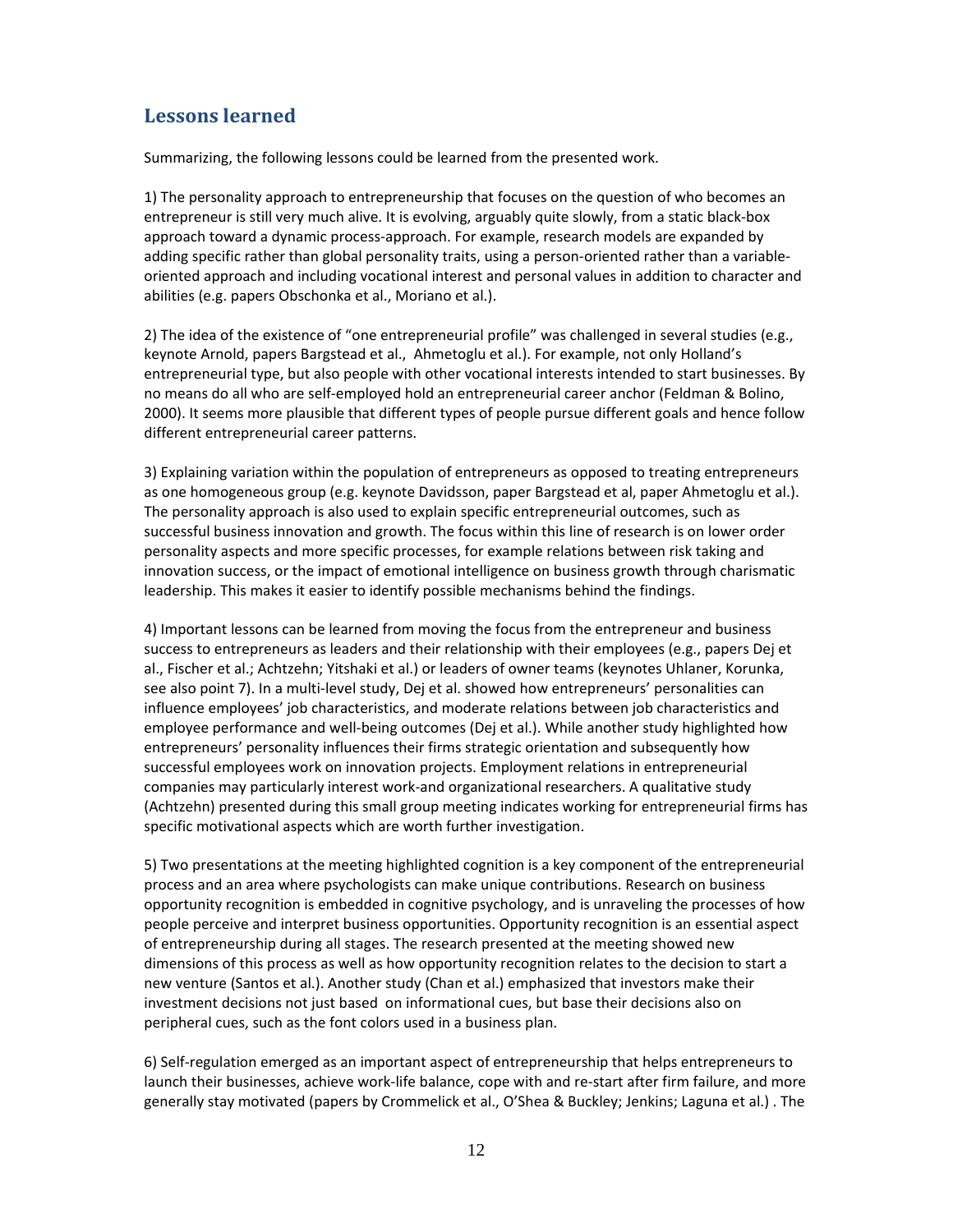SGM contributions on this topic were methodologically rigorous, using either longitudinal or multi‐ level approaches. Results showed the importance of different self‐regulation processes, such as the role of feedback seeking in order to reduce uncertainty. Other topics were (cognitive) emotion regulation in order to improve goal striving and engagement in both the work and private domain, the importance of suppressing competing activities and reappraisal as a mediator of the relation between entrepreneurial self‐efficacy and work engagement, and dealing with grief after business failure.

7) Even fewer psychologists engage in family business research than in more general entrepreneurship research. In family businesses, yet other psychological processes are being investigated as predictors of performance than in research on psychology of entrepreneurship in general. These processes involve social interactions and aspects of two systems, the business and the family. The keynote by Uhlaner highlighted the unique contribution that organizational psychology can make to understanding family business. Korunka presented a study showing the relation between relationship conflict and business performance was moderated by family climate (adaptability and cohesion) – leveraging insights from organisational climate research.

## **Emerging research agenda**

*Needs assessment*. In the entrepreneurship literature there is growing consensus on what topics should be central to entrepreneurship research. These generally relate to new business entry, business growth and opportunity recognition, but also individuals and teams, business environments and organizing principles (Busenitz, West, Shepherd et al, 2003). The field of work and organization psychology still ignores business owners and entrepreneurs and in contrast almost exclusively focusses on employees, maybe because for work and organizational psychology, the focus on some of these topics may not be self‐evident. It would be good to assess what topics need study from a psychological perspective. Relatedly, psychology of entrepreneurship researchers would need to pay more attention to ways in which their research findings can benefit entrepreneurs and professionals working with entrepreneurs.

Specific topics emerged during the small group meeting.

*Defining the sample of interest*. Psychologists would need to avoid ambiguity and inconsistency in the use of the "E-words" (Davidsson, this meeting). Different definitions of entrepreneur(ship) are in use, and researchers are not always clear on whether they focus on the self-employed, entrepreneurs or entrepreneurship (Arnold, this meeting). It is helpful to distinguish two underlying dimensions: whether one owns a firm yes or no, and whether one is opportunity/value-seeking yes or no (Uhlaner, this meeting). Arguably, a "real entrepreneur" owns a firm and is opportunity/value‐ seeking, e.g. by introducing innovative products into the market and growing his/her firm. Another issue that needs attention is that almost half of all private enterprises (and by definition all public enterprises) are owned by two or more people. Hence it is likely that "the entrepreneur" is not a lonely ranger, but rather part of a dynamic group, which should not be ignored. Psychological entrepreneurship research should go beyond research on the individual entrepreneur (Uhlaner and Korunka, this meeting), and include, for example, entrepreneurial teams or families.

*Outcomes.* Research outcomes should go beyond the question of who becomes or who intends to become an entrepreneur, and how we can explain objective or financial business success. Other outcomes matter as well, and may even better fit the interest and expertise of psychologists. Such outcomes are, for example, subjective success and well‐being (viability), who becomes what type of entrepreneur (e.g. innovative or imitative, small scale vs. growth‐seeking, social vs. for‐profit), or aggregated performance over multiple tasks, i.e. entrepreneurial *career* success rather than *business*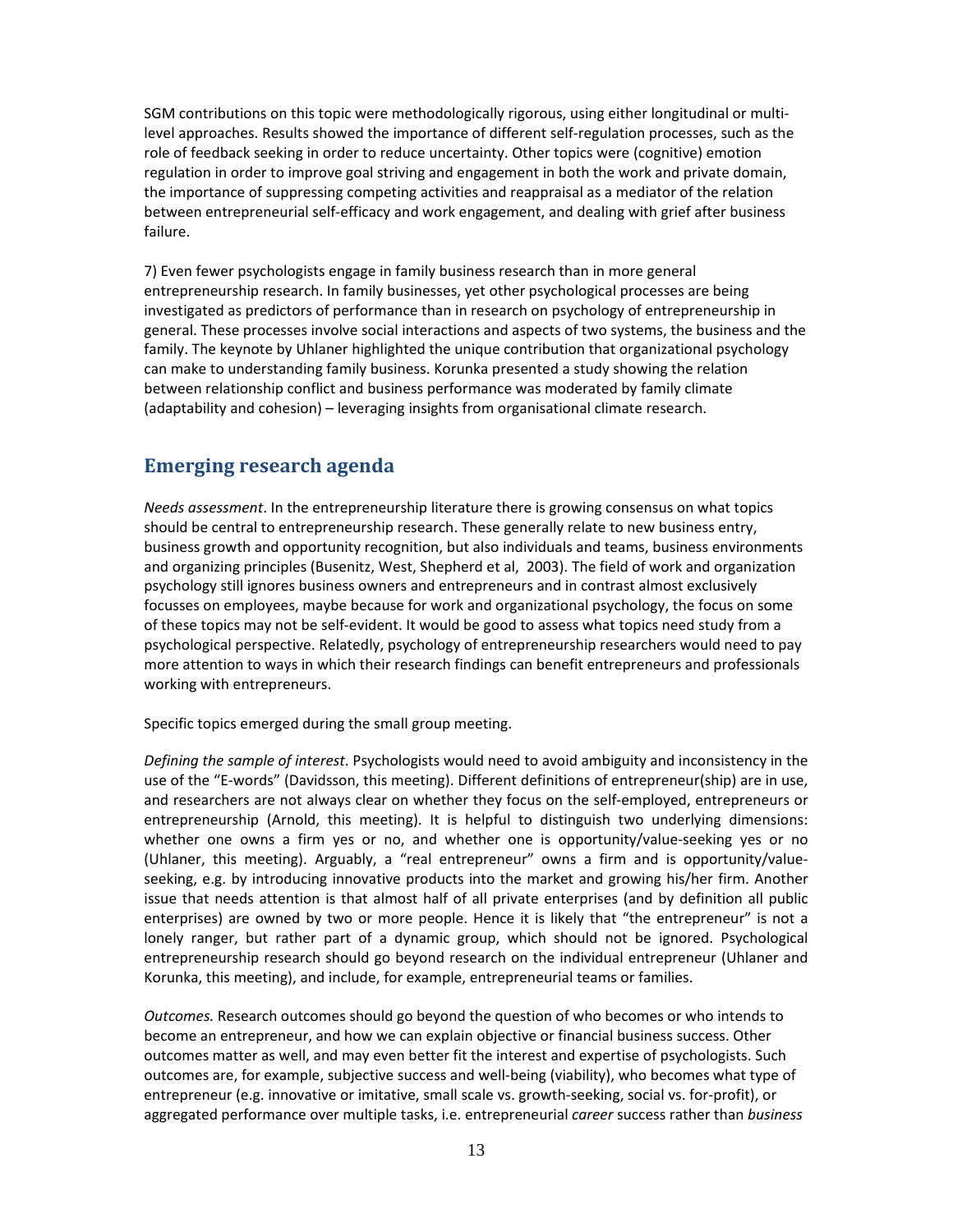success (Davidsson and Arnold, this meeting). Additionally, if psychologists wish to predict objective financial career success, they are wise to acknowledge that many other variables in the company environment and company structure play a role (heterogeneity of the sample).

*Entrepreneurship from a career perspective*. There is still a lack of interest in entrepreneurial careers from a lifetime perspective. A deeper understanding of how such different career patterns develop is lacking. This means there is a lot of scope for adapting career material into the entrepreneurship domain (Arnold, this meeting), in order to understand more about: 1) how entrepreneurship may help express different career orientations and personal goals and 2) the consequences of these orientations and goals for business behaviours and success. Specific themes from career psychology that seem particularly useful in an entrepreneurship context are "the boundary‐less career", the "Protean" career and "career anchors". To date, there is not much evidence that people who hold attitudes favouring boundary‐less or Protean careers have more successful or nicer lives because of it. However, perhaps these attitudes are a good predictor of being a (successful, happy) entrepreneur.

*Personality approach*. The personality approach to entrepreneurship needs to become more dynamic. Fruitful avenues may be to look at configuration models rather than additive, black box models or a applying a person versus variable approach (Ahmetoglu et al., and Obschonka et al., this meeting). Personality research could be expanded by including also personal interests and values as predictors (Ahmetoglu et al, Arnold, this meeting). Research may even include genetics (Davidsson, this meeting). A process approach to personality also means looking at interactions between entrepreneurs' characteristics and the external business environment or between entrepreneurs and employees (e.g., Dej et al., this meeting). Finally, research could look at reciprocal relationships between personality and entrepreneurs' experiences over time.

*Family business.* There are many links between entrepreneurship research and family business research and many topics in the realm of family business research are explicitly psychological and thus potentially interesting for psychology of entrepreneurship researchers. Examples are managing conflicts, emotions, gender, family interactions, governance/leadership, and success (Korunka, this meeting). Building on organizational behavior and social psychology, psychologists could expand existing entrepreneurship (but also finance) theories, for example by including psychological aspects of the owners (motives, beliefs, perceptions, behaviors, patterns of interaction) which are currently largely ignored (Uhlaner this meeting). Also from a small group or team perspective psychologists could contribute to family and entrepreneurship research.

*Cross cultural aspects*. Few studies presented at this meeting explicitly addressed cross‐cultural aspects and tested cross cultural validity of their findings. Questions concerning generalizability across samples (e.g. developed vs. developing countries) remain open.

*Methodological issues*. In order for psychology of entrepreneurship to develop as a research field, a larger variety of methodological designs would need to be employed. Several issues have been put forward (Davidsson, this meeting). Studies would need to employ longitudinal, multi‐level designs in order to unravel dynamic processes, and this is something psychologists are very good at. Multi‐level designs also allow for taking heterogeneity of the population into account. Systematically including other levels of influence in the design, such as the firm environment in addition to entrepreneurs' personality in order to predict entrepreneurial success is an important tool when dealing with heterogeneity that may otherwise obscure the influence of psychological variables. Another remedy would be to focus on specific entrepreneurial samples to decrease the possible influence of environmental variables. Finally, there is a need for more experiments. Studies could, for example, focus on the Person x Situation Interaction and experimentally manipulate the situation to see what makes *any* individual act entrepreneurially.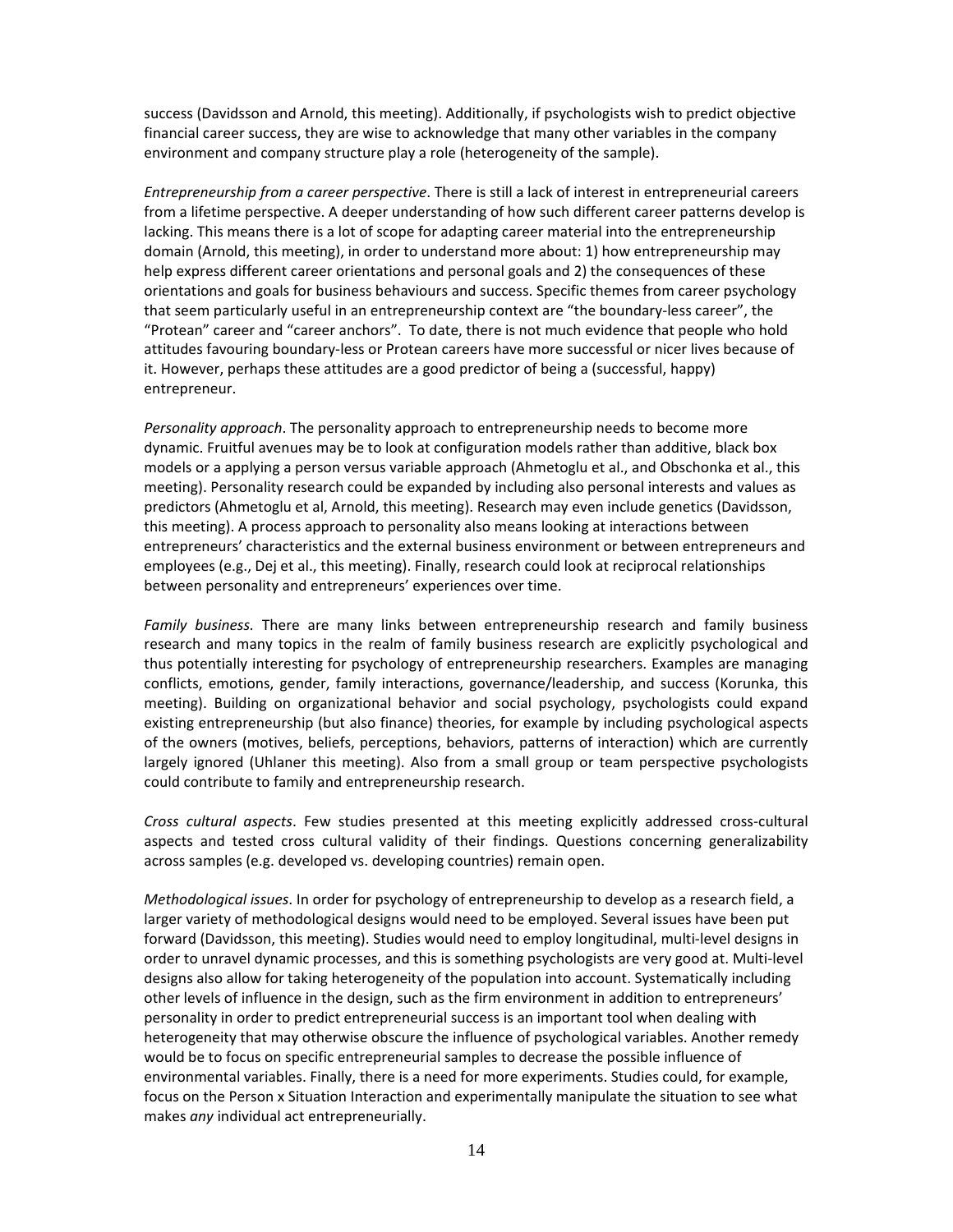During the meeting, participants discussed further steps of how we could advance research on the psychology of entrepreneurship. The consensus among participants was to assemble a special issue and funds permitting to repeat the Small Group Meeting in two years' time. Subsequently, we developed a special issue proposal informed around the gaps that became apparent during the SGM and building on the lessons learned and notions of the emerging research agenda set out above. The proposal was accepted by Applied Psychology: An International Review (APIR). The call for papers will be issued in summer 2013. Among other things, publishing the special issue with APIR hopefully further strengthens the cross‐cultural dimension of psychology of entrepreneurship research.

### **Evaluation**

The small group meeting received good evaluations. Participants (N=15) would recommend this meeting to their friends and colleagues and scored the meeting between 4 (agree) and 5 (strongly agree) on all criteria: 1) meeting was useful, 2) meeting was enjoyable, 3) sufficient opportunity to learn, 4) sufficient time for networking, 5) the expectation that this meeting will lead to the establishment of a strong research network, 6) organization was good, 7) the facilitation and moderation was good, 8) facilities were good, 9) food and drinks were good. The overall rating of the meeting was 8.92 on a ten point scale.

| Criterion                                                                                   | rating |
|---------------------------------------------------------------------------------------------|--------|
| This conference was very useful.<br>1)                                                      | 4.57   |
| 2)<br>I found this conference very enjoyable.                                               | 4.64   |
| I learned a lot from this conference.<br>3)                                                 | 4.50   |
| I would recommend this conference to my colleagues/other researchers in<br>4)<br>the field. | 4.57   |
| This conference will contribute to the establishment of a strong research<br>5)<br>network. | 4.43   |
| There was sufficient time for networking during this conference.<br>6)                      | 4.57   |
| 7)<br>This conference was well organized.                                                   | 4.86   |
| The facilitation and moderation of the conference was good.<br>8)                           | 4.64   |
| Facilities were good<br>9)                                                                  | 4.36   |
| 10) Food and drinks were good                                                               | 4.86   |
| Overall evaluation (1-10)                                                                   | 8.92   |

The participants indicated the most valuable aspects of the small group meeting were the small group size, the quality of the key‐notes and paper presentations, plenty of time for discussion and getting feedback on the papers. The close connection with the keynote speakers was especially valued. Point for improvement was that participants wanted more time for leisure and informal contact and time together to discuss future projects and collaboration.

### **Conclusion**

From the meeting it can be concluded there are a growing number of good quality studies on topics related to the psychology of entrepreneurship. The diversity of research topics as well as research methods and scientific rigor of psychology of entrepreneurship studies has definitely improved since